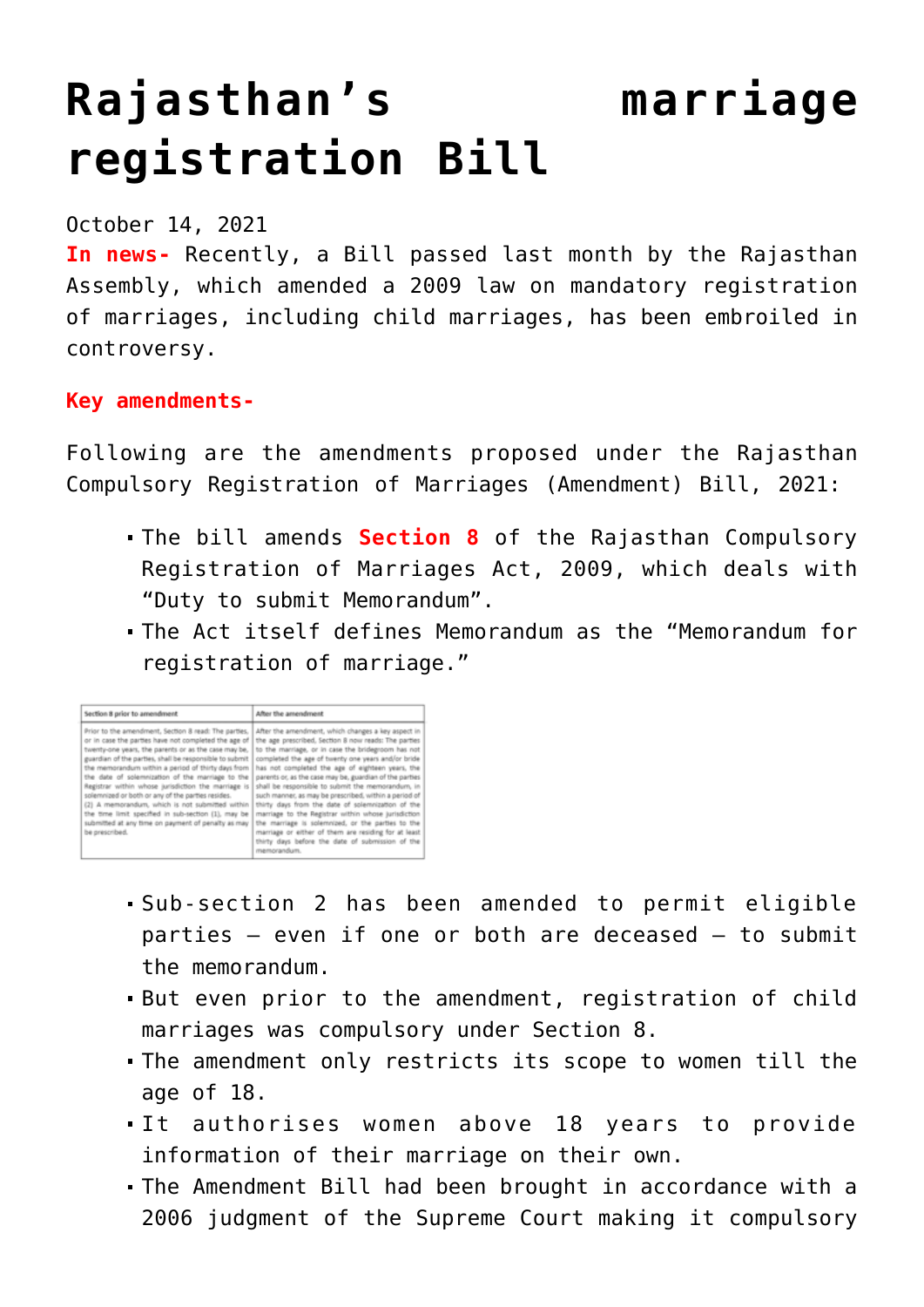to register all marriages of Indian citizens.

## **Criticisms of the bill-**

- Critics say compulsory registration of child marriage would legitimise it.
- Activists have also said the marriage certificate might in fact, contrary to government claims, become a hurdle in getting an annulment later as courts could cite lack of a marriage certificate as a reason to not grant an annulment.

### **The Prohibition of Child Marriage Act-2006-**

- It **prohibits solemnization of marriage of a boy who is less than 21 years of age arid a girl who is less than 18 years of age**.
- It allows a child marriage to be annulled by either the bride or the groom who was a minor at the time of marriage when they attain the age of majority.
- So essentially, it gives them an option to roll back the marriage as if it never happened.

#### **Punishment under the Act**

- Under Section 9, Prohibition of the Child Marriage Act, male adults shall be punished with imprisonment up to two years and/or a fine of Rs 1 lakh for marrying a minor girl. Under
- Section 10 says whoever performs, conducts, directs or abets any child marriage shall be punishable with rigorous imprisonment which may extend to two years and shall be liable to fine which may extend to one lakh rupees unless he proves that he had reasons to believe that the marriage was not a child marriage.
- This enables the police to arrest not just the adult groom or parents facilitating a child marriage, but anyone who participates in solemnising such a marriage.